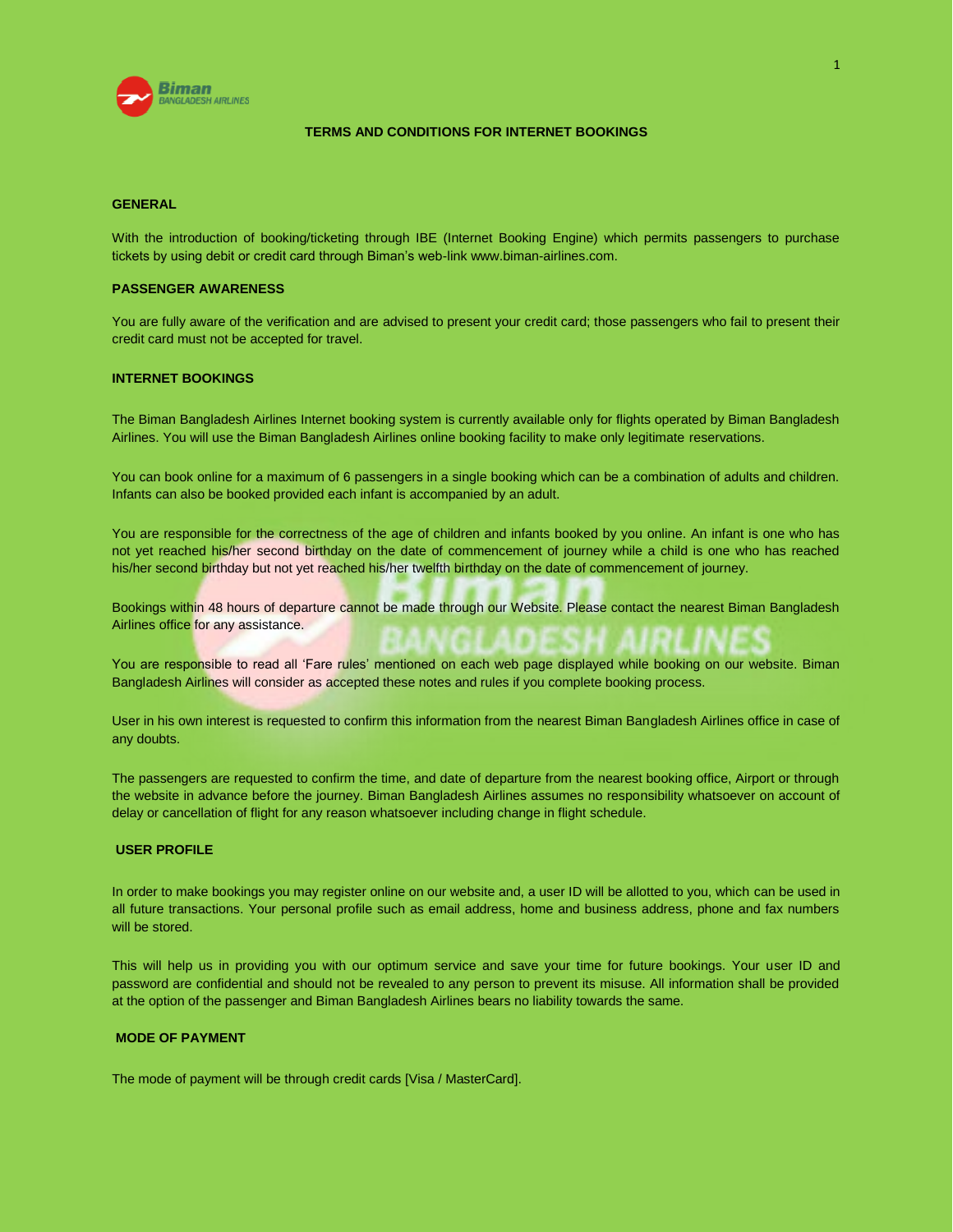

#### **AGE AND WARRANTY**

You suppose that you are of sufficient legal age to use this service, and you possess the legal right and ability to create binding obligations for any liability you may incur as a result of the use of this service.

You warrant that all information supplied by you and members of your family in using the booking facility are true and accurate.

#### **DOCUMENTATIONS (WHEREVER APPLICABLE)**

The responsibility to ensure the correctness of all documentations including valid resident permit, passport & visa (if required) rests solely with you.

Biman Bangladesh Airlines will not be responsible for any complication arising out of incomplete or improper documentation on your part.

## **AIRPORT TAXES (IF APPLICABLE)**

At the time of ticketing all known taxes will be collected on your ticket. Some airports will levy an airport departure tax, which is payable by passengers at the airport locally.

## **CONDITIONS OF CONTRACT:**

The carriage of passengers and their baggage by air will be subject to the Conditions of Carriage of the carrier. General Terms & Conditions for Passengers & Baggage handling will be followed.

#### **RIGHTS AND RESTRICTIONS**

Biman Bangladesh Airlines and its licensors retain all rights (including copyright and patent rights) with respect to all software and underlying information and material available through the Biman Bangladesh Airlines Online booking facility.

You must not download or otherwise export or re-export any software or underlying information or material available through the Biman Bangladesh Airlines Online booking facility except with the written permission of Biman Bangladesh Airlines Ltd.

#### **PROHIBITION OF UNLAWFUL USE**

You will not use the Biman Bangladesh Airlines online booking facility to make any speculative, false or fraudulent reservation. You will not use this Website for any purpose that is unlawful or prohibited by these Conditions of Use. You must not:

- use the Biman Bangladesh Airlines Online booking facility for any activity which breaches any law; or
- use the Biman Bangladesh Airlines Online booking facility in a way which interferes with its availability for other users; or
- use other means to transact or obtain information if you are unable to use the Biman Bangladesh Airlines Online booking facility.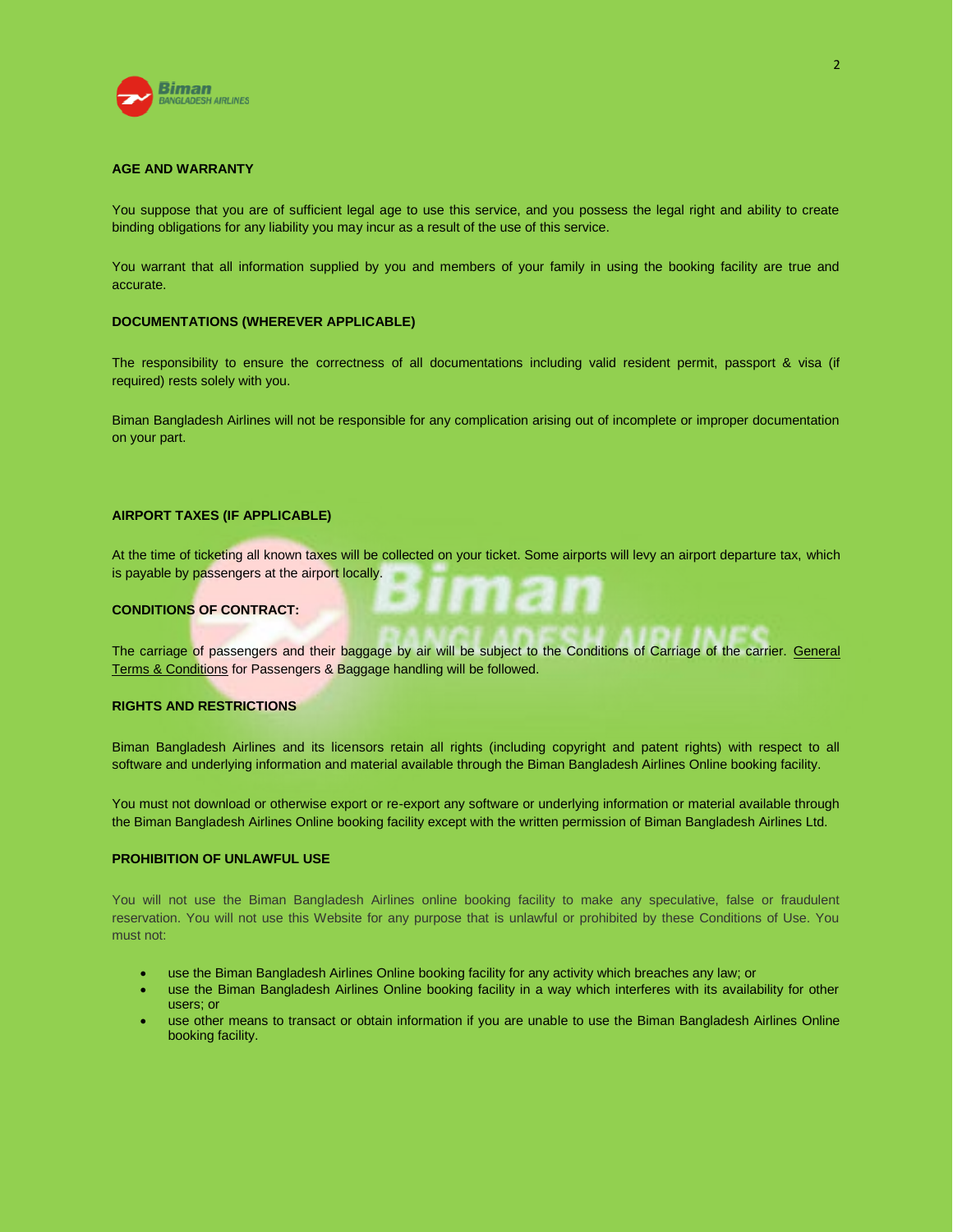

## **WARRANTY AND REPRESENTATION**

Biman Bangladesh Airlines Ltd does not warrant or represent that your access to the Biman Bangladesh Airlines Online booking facility will be uninterrupted or error-free or that any information, data, content, software or other material accessible through the Biman Bangladesh Airlines Online booking facility will be free of bugs, viruses, worms, Trojan horses or other harmful components.

## **ISSUANCE OF E-TICKET**

Make a booking and pay online by credit card. Print an E-ticket on your personal printer and present it at the check-in counter for a boarding card. It is mandatory to produce E-ticket at check-in point.

#### **TERMS & CONDITIONS FOR E-TICKET**

- E-ticket is Biman Bangladesh Airlines' paper-less travel service.
- E-ticket can be issued for normal fares as well as market fares. Other applicable may also be notified from time to time.
- The image of the ticket purchased by you is stored in the Biman Bangladesh Airlines server.
- Once ticket is purchased the system will generate a printable Itinerary Receipt and the same will be displayed on your PC.
- You should print this Itinerary Receipt and use it for your access to the airport and check-in.
- To enter the airport and for check-in, you must present the original printout of the Itinerary Receipt along with a valid photo identification (Passport / National ID Card).
- You should not mutilate, tear or make multi-folds on your printout of the Itinerary Receipt.
- The printout of the Itinerary Receipt would only have a value when seen with the photo-identity document and the booking record in the Biman Bangladesh Airlines reservation system. Therefore you should not worry that a copy of your printout would be misused. However, you should:
- Be careful as to never share your password with anyone;
- Never allow anyone to transact on your behalf;
- Always carry your photo- identity document selected at the time of the booking along with the E-ticket;

Please co-operate with the security and the check-in staff when asked to show your photo-identity. This is to prevent a possible rare occurrence of someone else misusing your e-Ticket.

# **REFUND OF CREDIT CARD TICKETS**

Following steps of refund in case of credit card ticket sales must be ensured.

- Cash refund or refunds by means of MCOs are not permissible if ticket was issued against a credit card.
- Refund of credit card tickets will be governed as per New Refund policy under BSP/ET environment.
- Payment of such ticket to be made to cardholder's bank account only with authority of Manager Revenue Accounts.

Following additional actions to be ensured in case of credit card refund:

The refundable amount will be credited by means of the **Refund Request Form.**